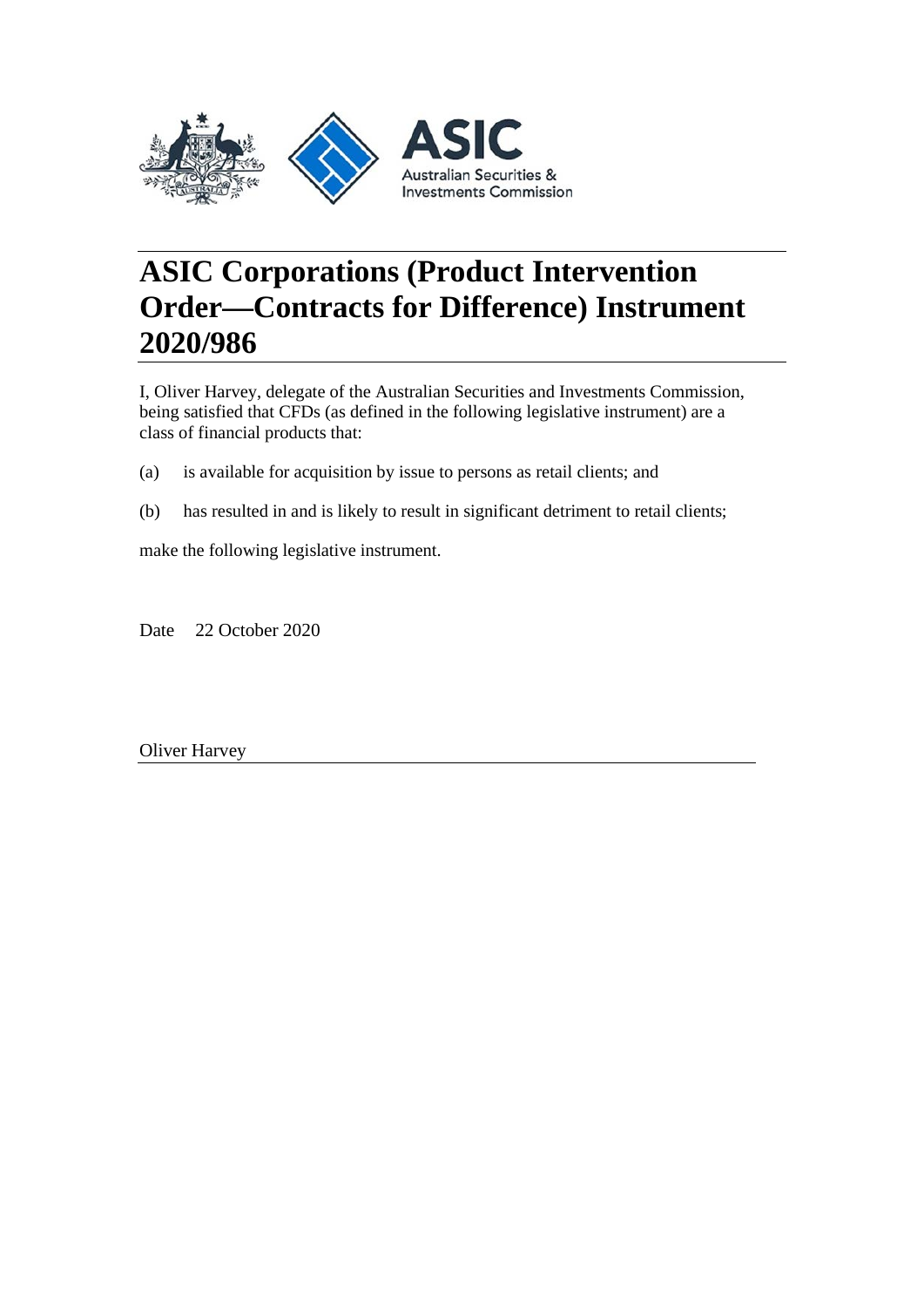# **Contents**

|   | <b>Part 1-Preliminary</b>                                                      |
|---|--------------------------------------------------------------------------------|
|   |                                                                                |
|   |                                                                                |
|   |                                                                                |
|   |                                                                                |
|   | Part 2-Order<br>7                                                              |
|   |                                                                                |
|   | 6 Prohibition on providing inducements to retail clients in relation to CFDs 9 |
|   | Conditions applying to dealings in CFDs in relation to retail clients 10       |
| 8 | CFD issuers to notify retail clients of the product intervention order  12     |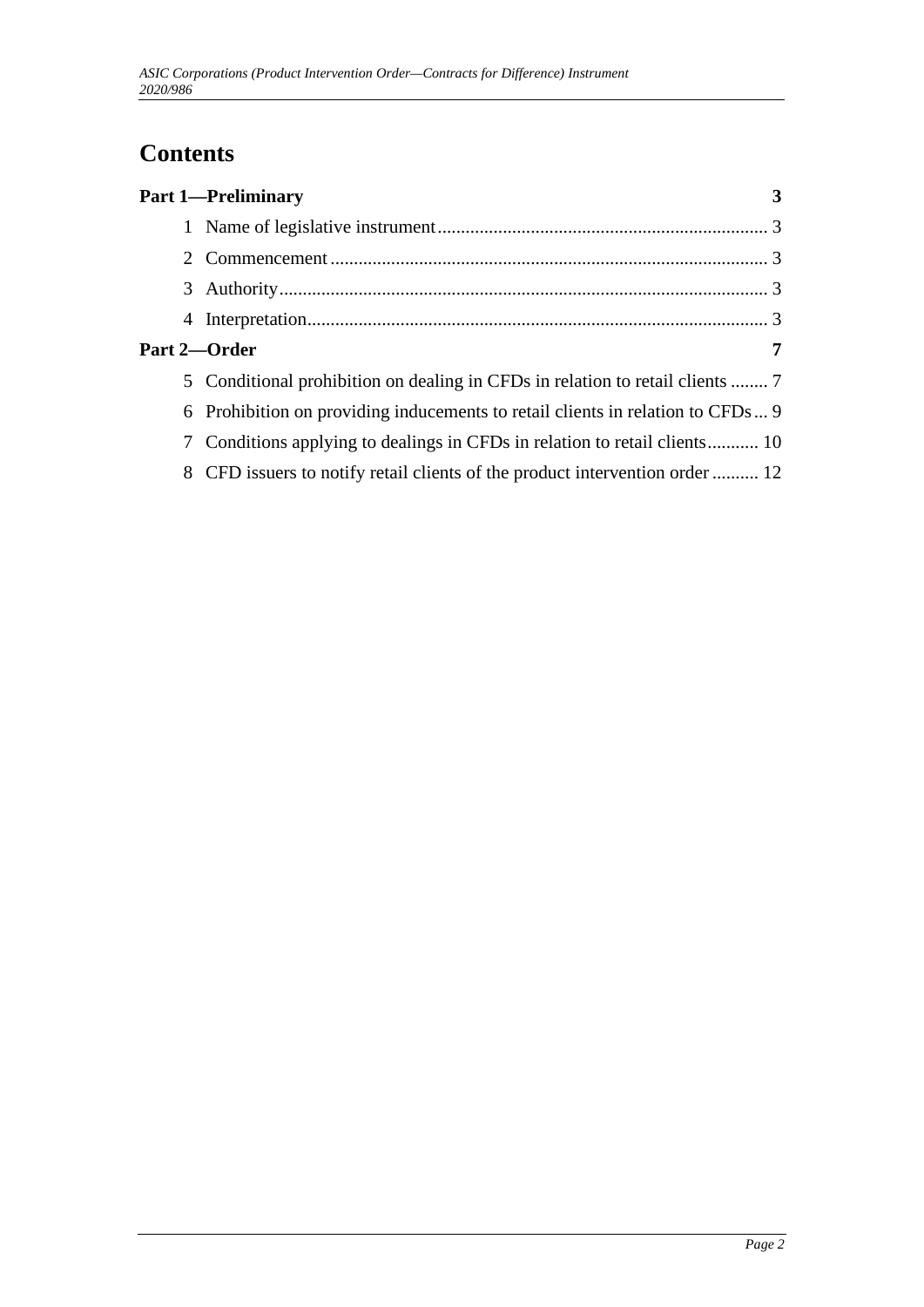# <span id="page-2-1"></span><span id="page-2-0"></span>**Part 1—Preliminary**

## **1 Name of legislative instrument**

This is the *ASIC Corporations (Product Intervention Order—Contracts for Difference) Instrument 2020/986*.

### <span id="page-2-2"></span>**2 Commencement**

This instrument commences on the later of:

- (a) 23 November 2020; and
- (b) the day after it is registered on the Federal Register of Legislation.

Note: The register may be accessed a[t www.legislation.gov.au.](http://www.legislation.gov.au/)

## <span id="page-2-3"></span>**3 Authority**

This instrument is made under subsection 1023D(3) of the *Corporations Act 2001*.

#### <span id="page-2-4"></span>**4 Interpretation**

(1) In this instrument:

*Act* means the *Corporations Act 2001*.

*CFD* means a derivative that:

- (a) is a contract for difference; and
- (b) is provided by a person (*CFD issuer*) who carries on a business of issuing contracts for difference to other persons (*holders*).

*CFD issuer*: see the definition of *CFD*.

*CFD trading account* means a trading account that a holder has with a CFD issuer, through which the holder can place orders to acquire and dispose of CFDs.

*client money account* means, in relation to CFD issuer, an account maintained by the CFD issuer for the purposes of section 981B of the Act.

*contract for difference* means a derivative to which the following apply:

(a) the value of the derivative, or the amount of consideration to be provided under the derivative, is ultimately determined, derived from or varies by reference to (wholly or in part) the change, between the acquisition and termination of the derivative, in the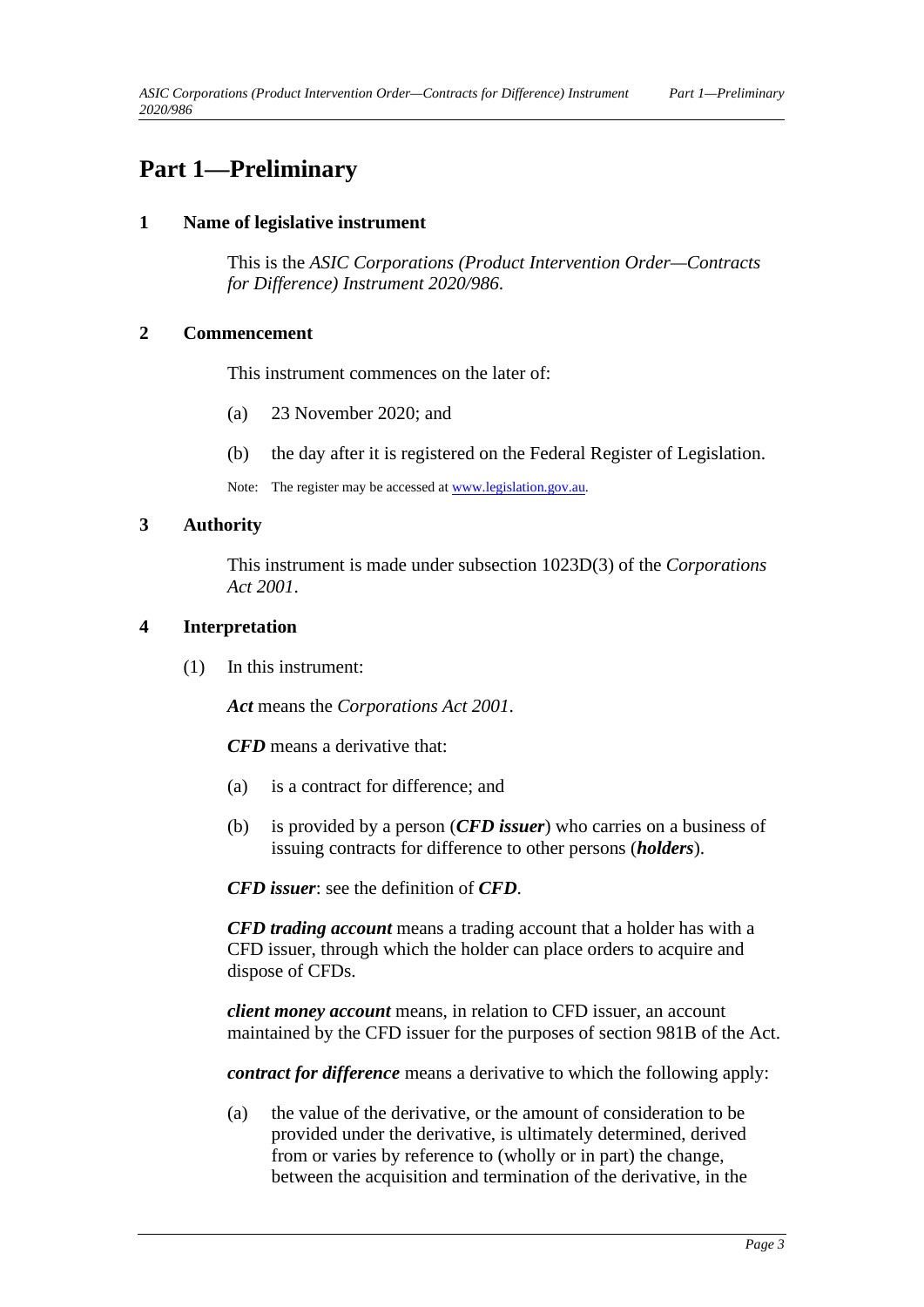amount or value of an underlying specified under the terms of the derivative;

- Note 1: For example, a derivative under which, at termination, the amount of consideration payable depends (wholly or in part) on the change in the level of a stock market index over the term of the derivative.
- Note 2: There may be other factors that affect the value of the derivative. For example, fees and costs.
- (b) the derivative is not able to be traded on a licensed market;
- (c) the derivative:
	- (i) does not terminate on a fixed date; or
	- (ii) if the derivative terminates on a fixed date—it is a derivative of a kind that are typically terminated before the fixed date;
	- Note 1: For example, the derivative may have a fixed termination date if the underlying has a fixed termination date.
	- Note 2: This means that options, futures, swaps and forward rate agreements will generally not be contracts for difference.
- (d) the holder has the right to terminate the derivative;
	- Note: The terms of the derivative may provide for its termination in other circumstances. For example, on the occurrence of an event of default or on the issuer (other than the holder) exercising a right to terminate the derivative.
- (e) on termination, the obligations of the parties are settled in cash or by set-off between the parties.

Note: *derivative* is defined in section 761D of the Act.

*cryptoasset* includes cryptocurrency.

*exchange rate for a major currency pair* means an exchange rate for a pair of currencies that consists of any two of the following:

- (a) Australian dollar;
- (b) British pound;
- (c) Canadian dollar;
- (d) euro;
- (e) Japanese yen;
- (f) Swiss franc;
- (g) US dollar.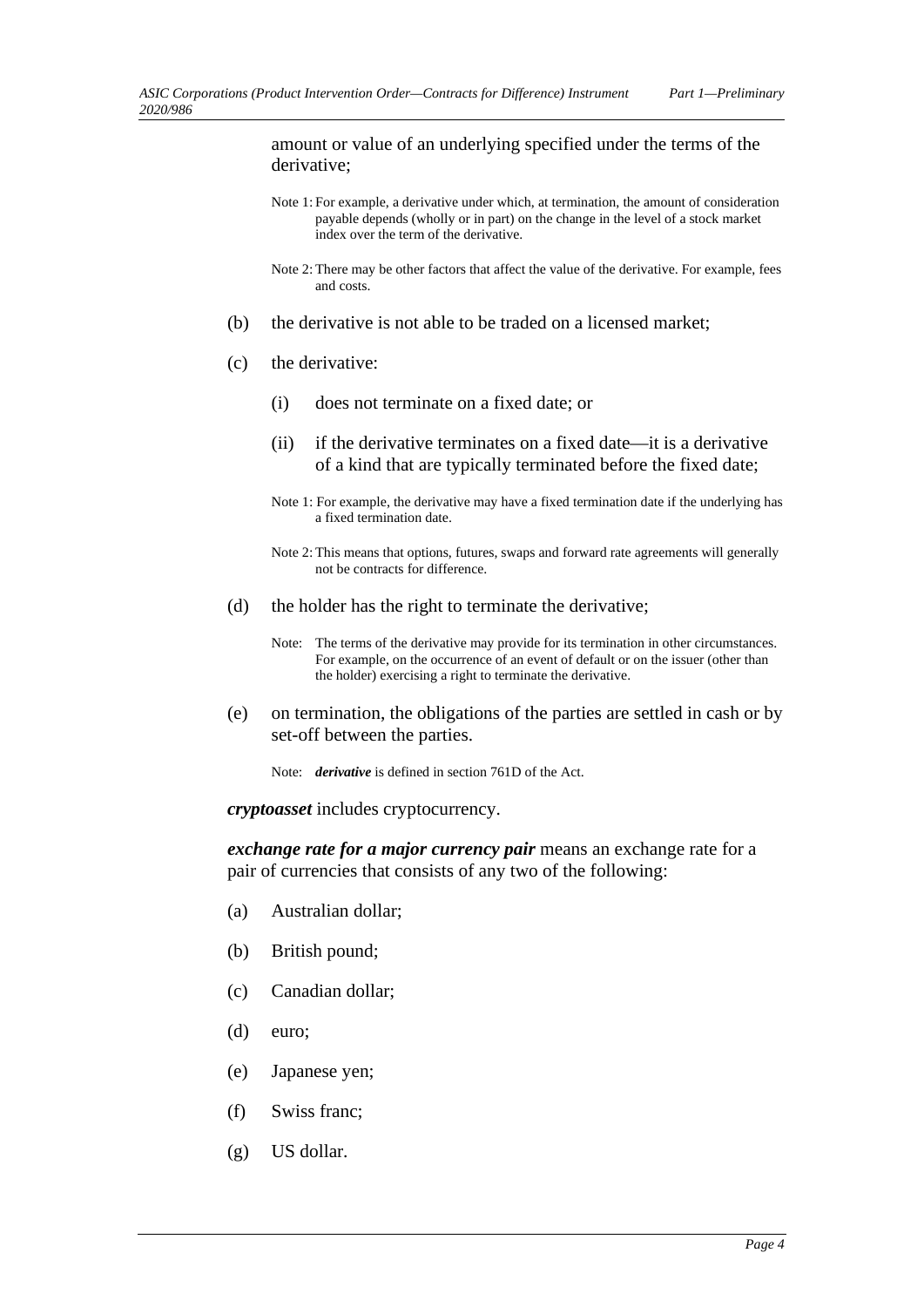*exchange rate for a minor currency pair* means an exchange rate for a pair of currencies that is not an exchange rate for a major currency pair.

*holder*: see the definition of *CFD*.

*initial margin* means the margin which a CFD issuer requires to be provided by a holder in relation to the issue, or proposed issue, of a CFD to the holder.

*major stock market index* means any of the following stock market indices:

- (a) CAC 40;
- (b) DAX;
- (c) Dow Jones Industrial Average;
- (d) EURO STOXX 50 Index;
- (e) FTSE 100;
- (f) NASDAQ-100 Index;
- (g) NASDAQ Composite Index;
- (h) Nikkei Stock Average;
- (i) S&P 500;
- (j) S&P/ASX 200.

*minor stock market index* means a stock market index that is not a major stock market index.

*net equity,* in relation to a CFD trading account of a retail client, means the sum of:

- (a) derivative retail client money held both:
	- (i) in a client money account for the benefit of the retail client; and
	- (ii) in relation to the CFD trading account; and
- (b) any other money:
	- (i) held both:
		- (A) in the client money account for the benefit of the retail client; and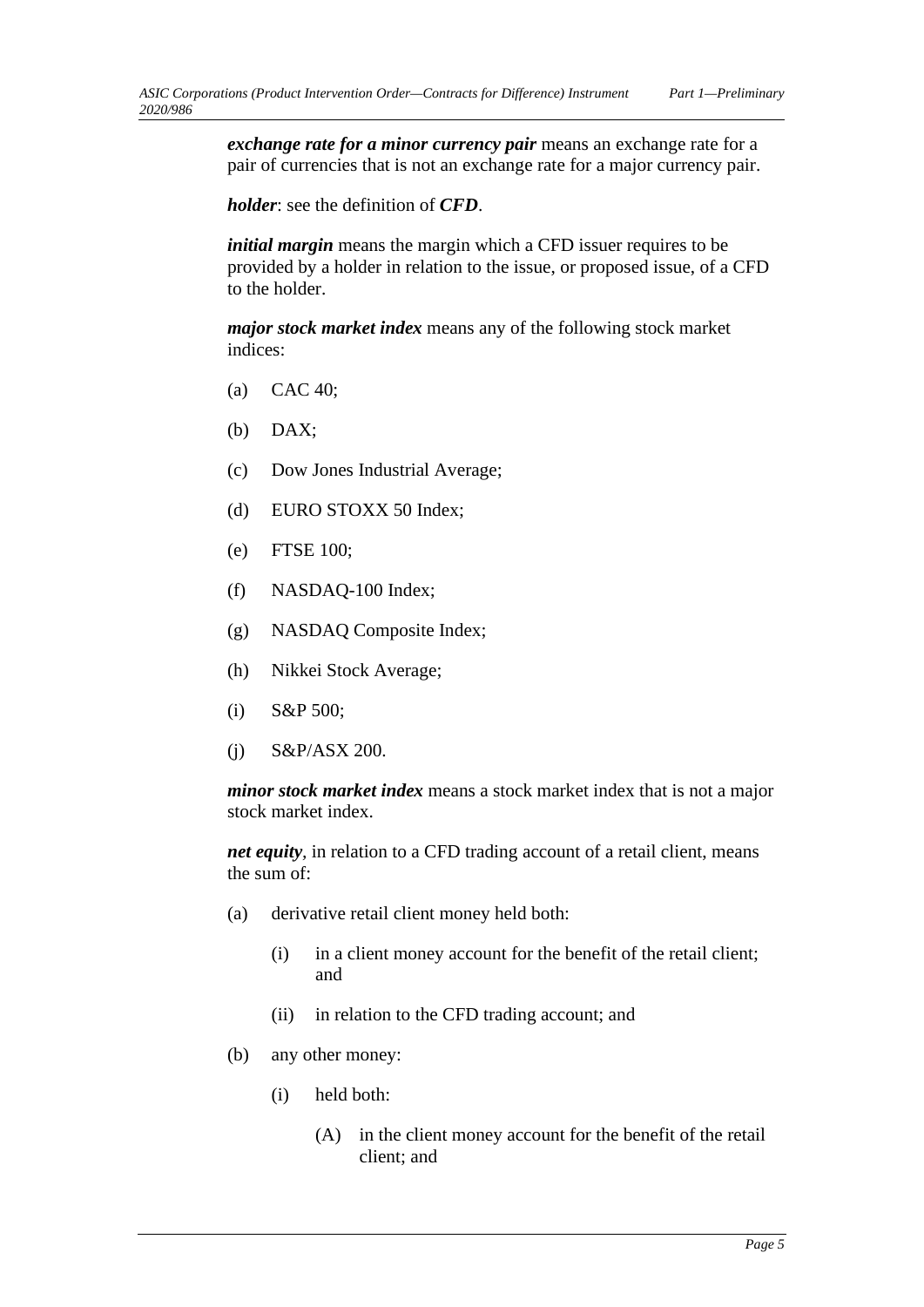- (B) in relation to the CFD trading account; and
- (ii) that was paid into the client money account by the CFD issuer in relation to a dealing in a CFD by the retail client; and
- (c) the value of derivative retail client property held for the benefit of the retail client and in relation to the CFD trading account; and
- (d) to the extent not referred to in (a) or (b)—the unrealised profits (if any) of the retail client less the unrealised losses (if any) of the retail client for all of the retail client's open CFDs that are connected to the CFD trading account.

Note: The amount referred to in paragraph (d) and the amount of net equity may be negative.

*open* in relation to a CFD means a CFD that has not been terminated.

*terminate*, in relation to a derivative, includes the derivative being closed out.

*underlying*, in relation to a derivative, means any thing (of any nature whatsoever and whether or not deliverable) other than the derivative, including, for example, one or more of the following:

- (a) an asset;
- (b) a rate (including an interest rate or exchange rate);
- (c) an index;
- (d) a commodity.
- Note: Unless a contrary intention appears, a term that is defined in section 761A of the Act has the same meaning in this instrument: see sections 761A and 761H of the Act.
- (2) For the purposes of this instrument, a reference to offering to issue a CFD includes a reference to inviting an application for the issue of the CFD.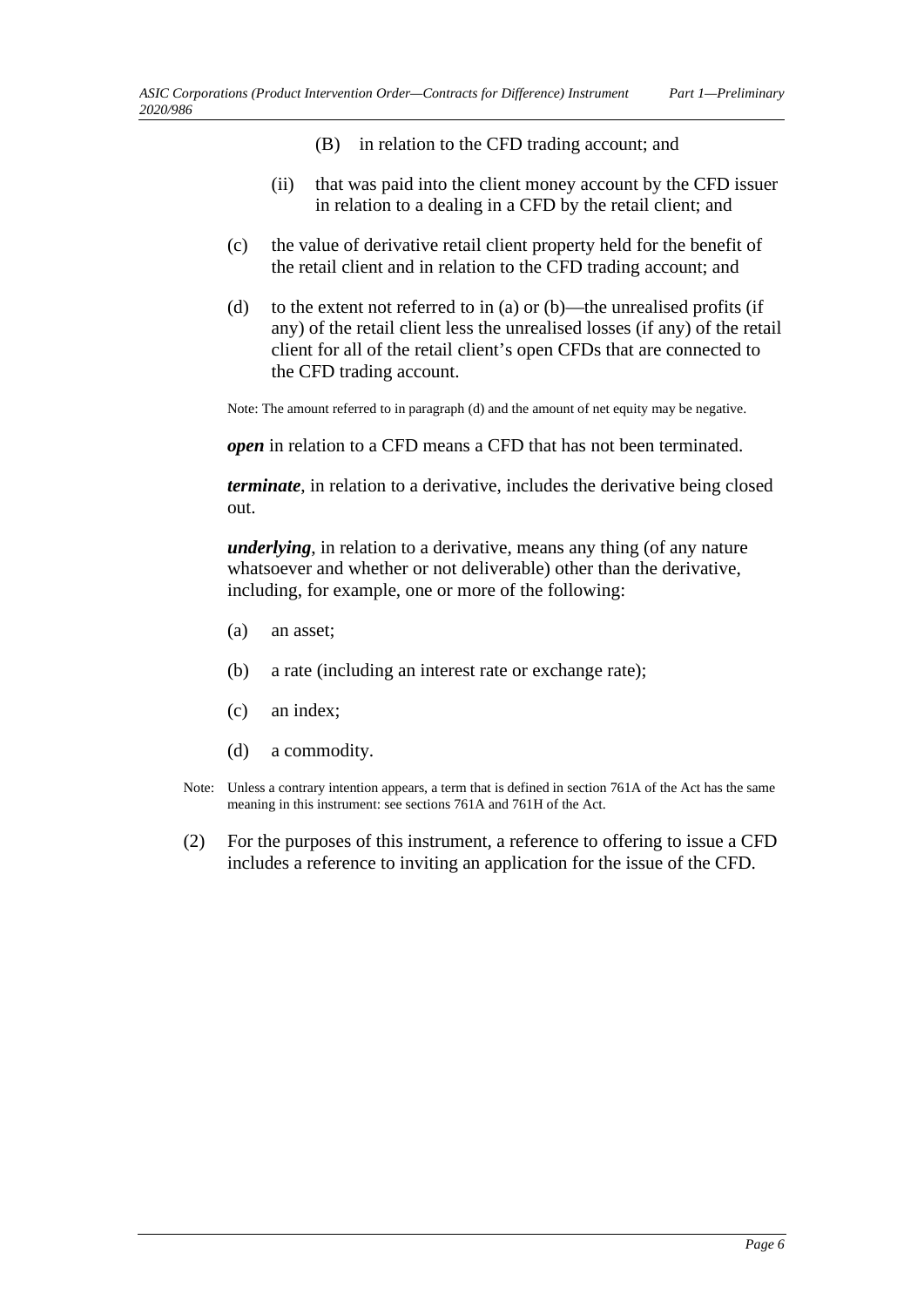# <span id="page-6-1"></span><span id="page-6-0"></span>**Part 2—Order**

# **5 Conditional prohibition on dealing in CFDs in relation to retail clients**

### *Conditional prohibitions*

- (1) A CFD issuer must not issue a CFD to a retail client except in accordance with the conditions specified in subsections  $7(2)$  to  $(5)$ .
- (2) A person who carries on a business of arranging for the issue of CFDs must not arrange for the issue of a CFD by a CFD issuer to a retail client except in accordance with the conditions specified in subsections 7(2) to (5).
- (3) A person who carries on a business of applying for, or acquiring, CFDs as an agent must not apply for, or acquire, a CFD from a CFD issuer on behalf of a retail client except in accordance with the conditions specified in subsections  $7(2)$  to  $(5)$ .
- (4) A person who carries on a business of arranging for persons to apply for, or acquire, CFDs must not arrange for a retail client to apply for, or acquire, a CFD from a CFD issuer except in accordance with the conditions specified in subsections 7(2) to (5).

#### *Application of conditional prohibitions*

- (5) Subsections (1) to (4) apply on and from 29 March 2021.
- (6) Subsection (1) applies only if one or both of the following apply:
	- (a) the CFD issuer is:
		- (i) a body corporate incorporated or carrying on business in Australia; or
		- (ii) an Australian citizen; or
		- (iii) ordinarily resident in Australia;
	- (b) the issue of the CFD occurs in this jurisdiction, or an offer to issue the CFD, or to apply for the issue of the CFD, is received in this jurisdiction.
- (7) Subsection (2) applies only if one or both of the following apply:
	- (a) the person who carries on a business of arranging for the issue of CFDs is:
		- (i) a body corporate incorporated or carrying on business in Australia; or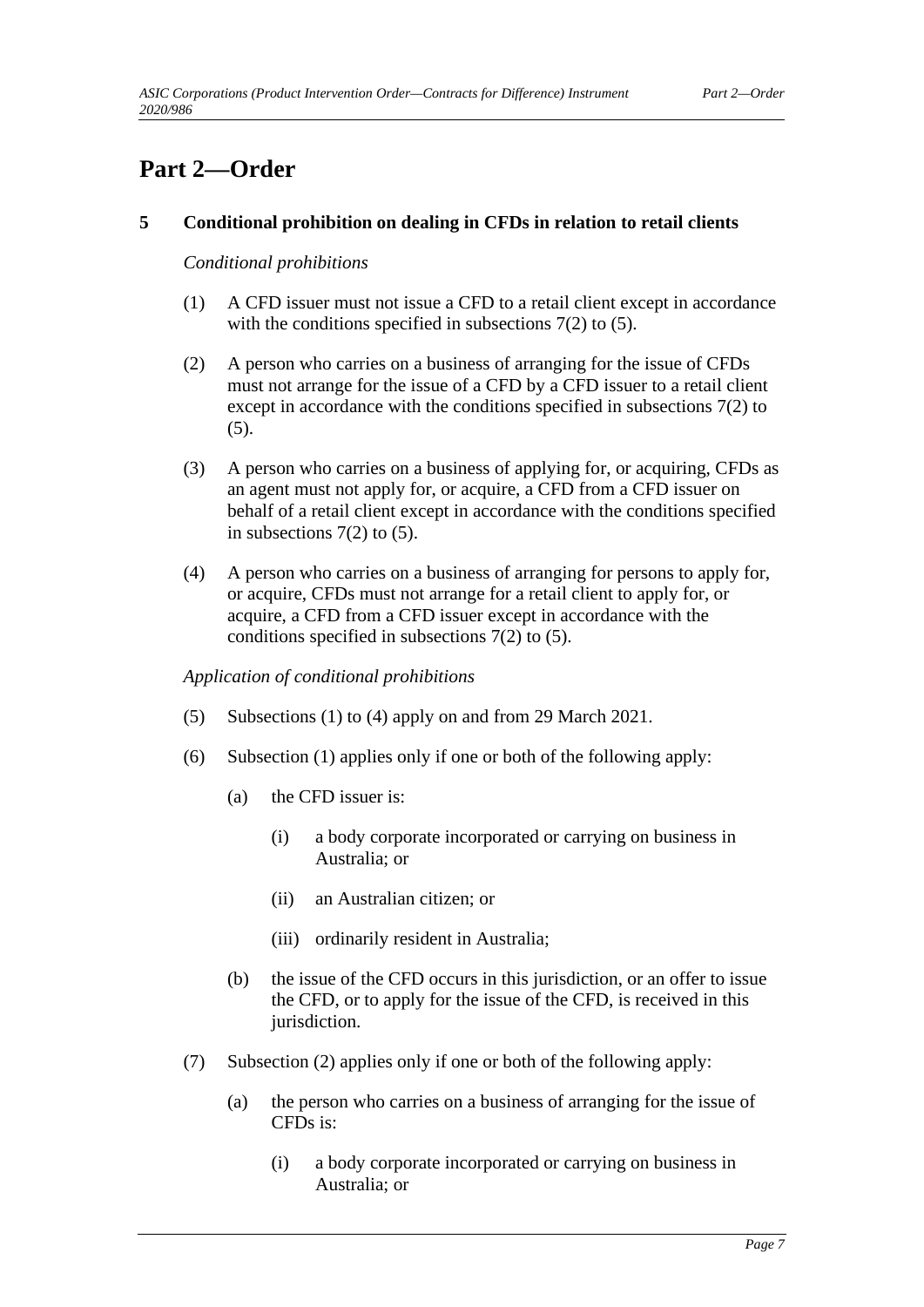- (ii) an Australian citizen; or
- (iii) ordinarily resident in Australia;
- (b) the arranging for the issue of the CFD takes place in circumstances where:
	- (i) the issue of the CFD occurs in this jurisdiction; or
	- (ii) an offer to issue the CFD or to apply for the issue of the CFD is received in this jurisdiction.
- (8) Subsection (3) applies only if one or both of the following apply:
	- (a) the person who carries on a business of applying for, or acquiring, CFDs as an agent is:
		- (i) a body corporate incorporated or carrying on business in Australia; or
		- (ii) an Australian citizen; or
		- (iii) ordinarily resident in Australia;
	- (b) the applying for, or acquiring, the CFD on behalf of the retail client takes place in circumstances where:
		- (i) the issue of the CFD occurs in this jurisdiction; or
		- (ii) an offer to issue the CFD or to apply for the issue of the CFD is received in this jurisdiction.
- (9) Subsection (4) applies only if one or both of the following apply:
	- (a) the person who carries on a business of arranging for persons to apply for, or acquire, CFDs is:
		- (i) a body corporate incorporated or carrying on business in Australia; or
		- (ii) an Australian citizen; or
		- (iii) ordinarily resident in Australia;
	- (b) the arranging for the retail client to apply for or acquire the CFD takes place in circumstances where:
		- (i) the issue of the CFD occurs in this jurisdiction; or
		- (ii) an offer to issue the CFD or to apply for the issue of the CFD is received in this jurisdiction.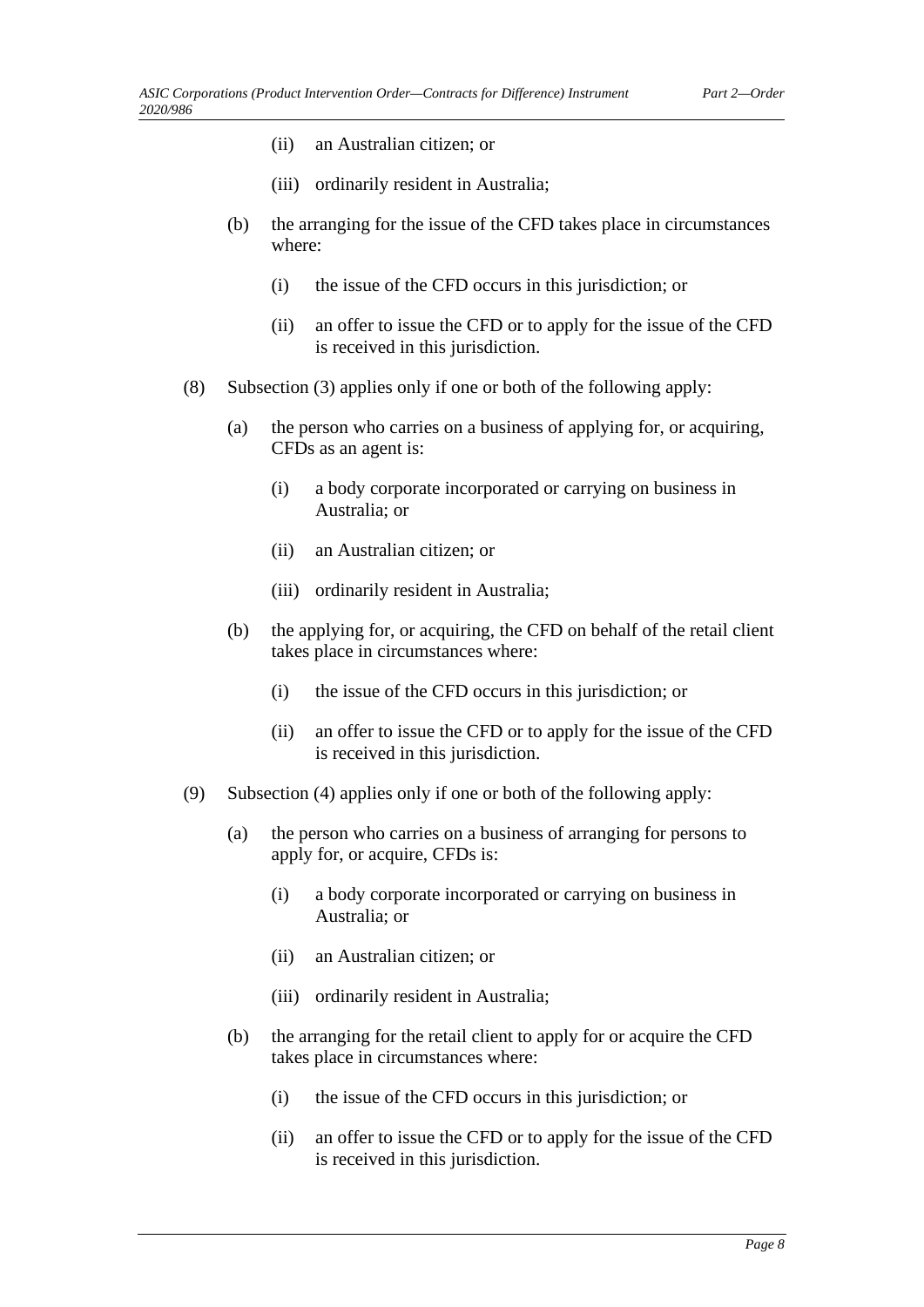Note 1: The application of the orders in section 5 is subject to the limitations in section 1023C of the Act.

Note 2: Subject to the Court making an order staying or otherwise affecting the operation of the orders in section 5, the orders will remain in force for 18 months from the day this instrument commences: see subsection 1023G(2) of the Act.

#### <span id="page-8-0"></span>**6 Prohibition on providing inducements to retail clients in relation to CFDs**

#### *Prohibition*

- (1) A person must not, in the course of carrying on a business, give or offer a prohibited benefit to a retail client or prospective retail client of a CFD issuer in circumstances where the issue of a CFD to the client by the CFD issuer would be covered by the conditional prohibition in subsection 5(1) (assuming that the issue occurred at a time when the conditional prohibition was in force under subsection 5(5)).
- (2) In this section, a *prohibited benefit* in relation to a retail client or prospective retail client of a CFD issuer means a gift, discount, rebate, trading credit or reward that is given or offered as an inducement to the retail client or prospective retail client to do any of the following:
	- (a) open a CFD trading account with the CFD issuer;
	- (b) pay the CFD issuer money that is derivative retail client money in relation to a CFD;
	- (c) give the CFD issuer property that is derivative retail client property in relation to a CFD;
	- (d) acquire a CFD from the CFD issuer.
- (3) Despite subsection (2), none of the following is a *prohibited benefit*:
	- (a) the provision of, or access to, an information service or an educational or research tool;
	- (b) a discount in costs or fees (including a volume-based discount) that is offered to all retail clients and prospective retail clients;
	- (c) a gift, discount, rebate, trading credit or reward that is given in relation to any of the matters referred to in paragraphs (2)(a) to (d) to the extent that the matter was done by the retail client or prospective retail client before 29 March 2021.

#### *Application of prohibition*

(4) Subsection (1) applies on and from 29 March 2021.

Note 1: The application of the order in section 6 is subject to the limitations in section 1023C of the Act.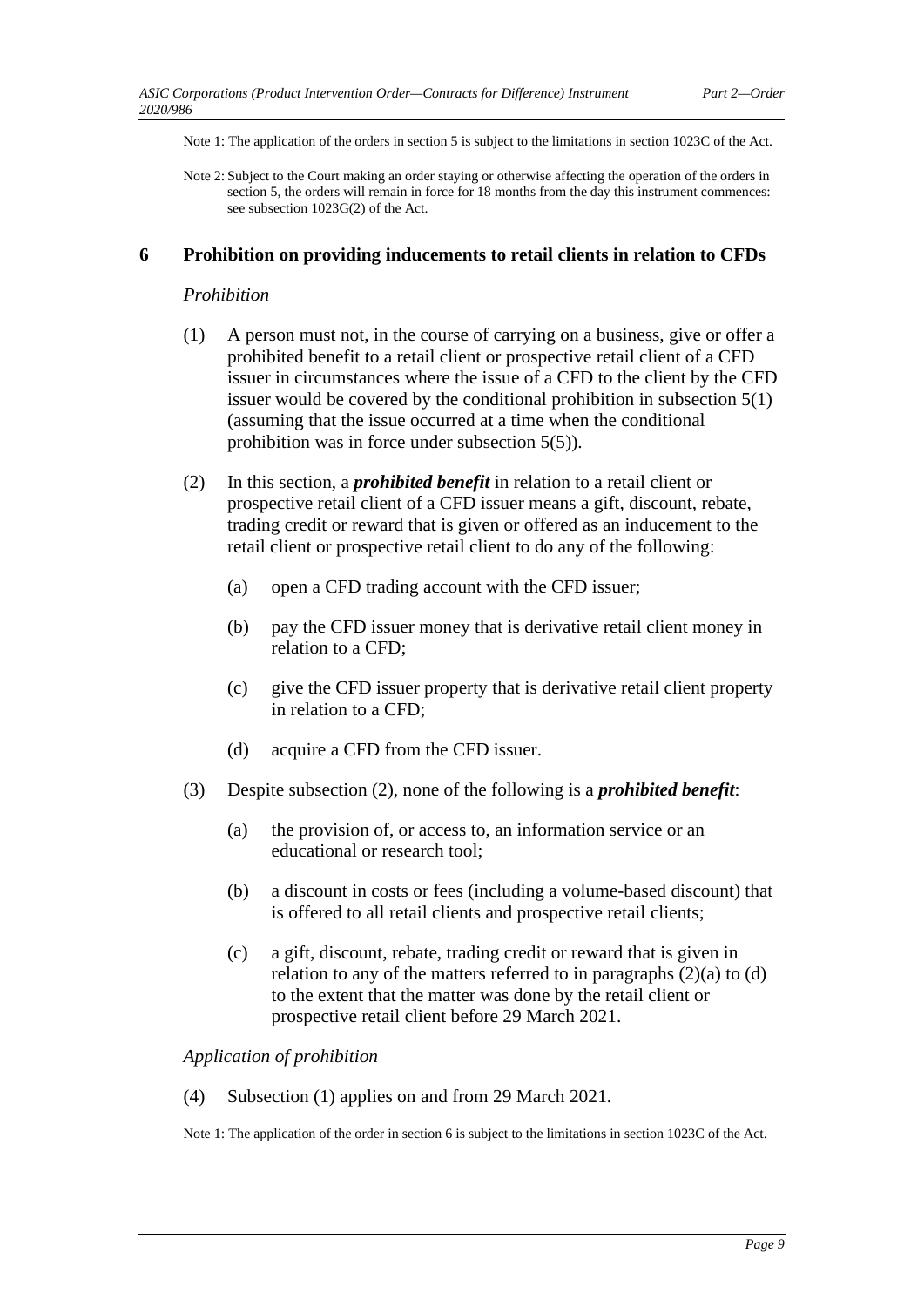Note 2: Subject to the Court making an order staying or otherwise affecting the operation of the order in section 6, the order will remain in force for 18 months from the day this instrument commences: see subsection 1023G(2) of the Act.

## <span id="page-9-0"></span>**7 Conditions applying to dealings in CFDs in relation to retail clients**

(1) The conditions in subsections (2) to (5) are specified for the purposes of subsections 5(1) to (4).

*Leverage and margin restrictions* 

- (2) The terms of the CFD must require the retail client to provide an initial margin of at least:
	- (a) if the underlying for the CFD is an exchange rate for a major currency pair—3.33% of the notional value of the CFD at the time of issue; and
	- (b) if the underlying for the CFD is a major stock market index, an exchange rate for a minor currency pair or gold—5% of the notional value of the CFD at the time of issue; and
	- (c) if the underlying for the CFD is a minor stock market index or a commodity other than gold—10% of the notional value of the CFD at the time of issue; and
	- (d) if the underlying for the CFDs is a cryptoasset—50% of the notional value of the CFD at the time of issue; and
	- (e) if the underlying for the CFD is not referred to in paragraphs (a) to (d)—20% of the notional value of the CFD at the time of issue.

#### *Margin close out protection*

- (3) The terms of the CFD must provide that if at any time the net equity of the retail client's CFD trading account is less than the aggregate close out protection amount for the retail client's open CFDs at that time that are connected to that account, the CFD issuer must, as soon as market conditions allow, terminate one or more of the following:
	- (a) the retail client's open CFDs that are connected to the retail client's CFD trading account and that were issued on or after 29 March 2021;
	- (b) any other of the retail client's open CFDs that are connected to the retail client's CFD trading account and that are specified in the terms of the CFD for the purposes of this subsection (3);

until the time (*later time*) at which the first of the following occurs: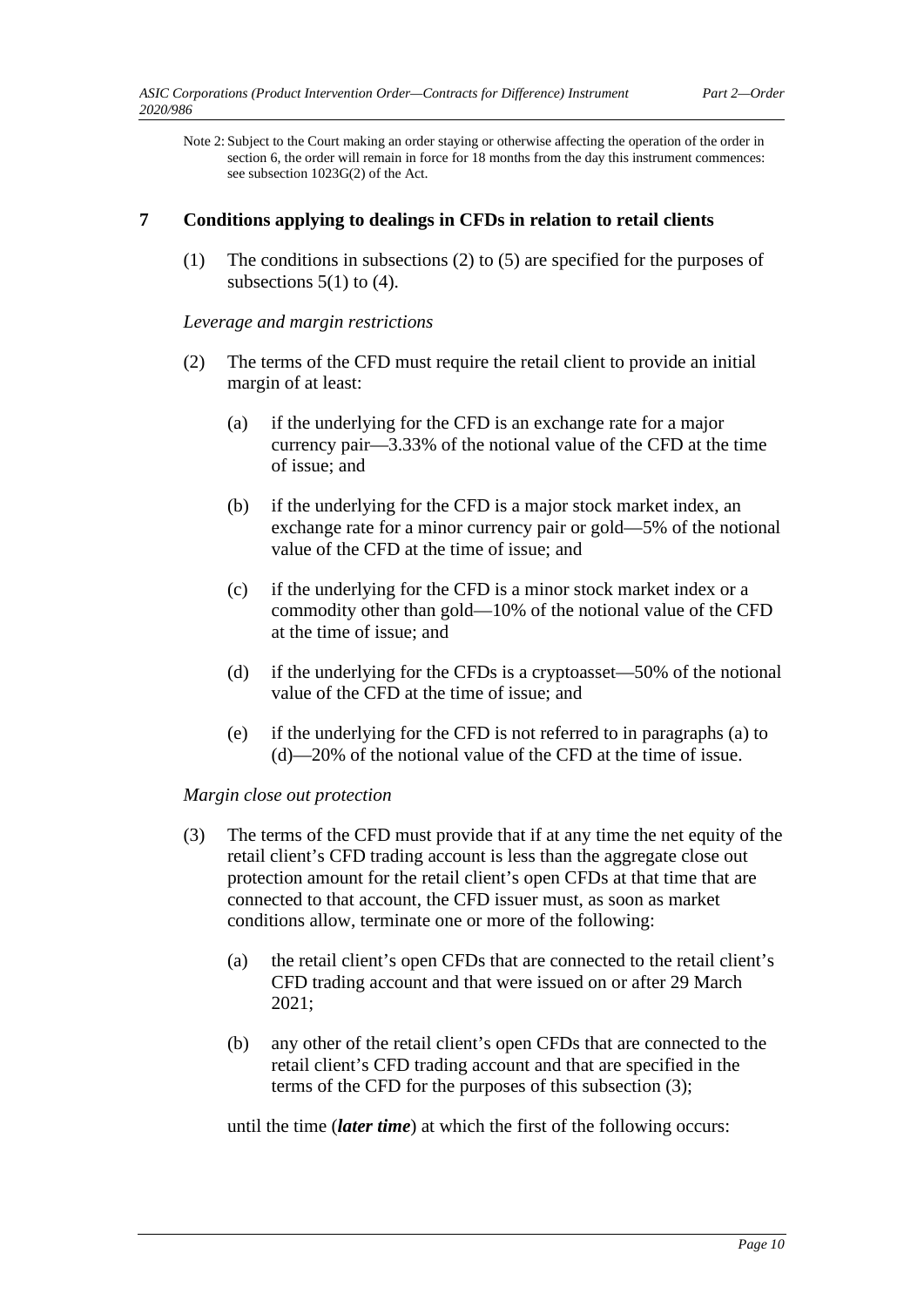- (c) the net equity of the retail client's CFD trading account being equal to or greater than the aggregate close out protection amount for the retail client's remaining open CFDs at the later time that are connected to that account;
- (d) all the following being terminated:
	- (i) the retail client's open CFDs that are connected to the retail client's CFD trading account and that were issued on or after 29 March 2021;
	- (ii) any other of the retail client's open CFDs that are connected to the retail client's CFD trading account and that are specified in the terms of the CFD for the purposes of this subsection (3).
- Note 1: The CFD issuer must do all things necessary to ensure that it acts efficiently, honestly and fairly in terminating open CFDs: paragraph 912A(1)(a) of the Act.
- Note 2: Before specifying, in the terms of the CFD for the purposes of this subsection, a CFD (*other CFD*) that was issued before 29 March 2021, the CFD issuer will need to ensure that specifying the other CFD (meaning that the other CFD may be terminated in the circumstances contemplated by subsection (3)) is consistent with the terms of the other CFD.
- (4) In subsection (3):

*aggregate close out protection amount* means, in relation to open CFDs of a retail client at a time, an amount that is one of the following:

- (a) in any case—at least 50% of the aggregate initial margin required under paragraphs  $(2)(a)$  to  $(e)$  for those open CFDs;
- (b) if the margin (*current margin*) which the CFD issuer requires to be provided by the holder in relation to the holding of each open CFD at that time is equal to or greater than the initial margin that would have been required under paragraphs (2)(a) to (e) if the open CFD had been issued at the time the current margin was determined—at least 50% of the aggregate current margin for those open CFDs.

#### *Negative balance protection*

- (5) The terms of the CFD must provide that if the retail client incurs a liability under the CFD, the recourse of the CFD issuer is limited to the following:
	- (a) derivative retail client money held both:
		- (i) in a client money account for the benefit of the retail client; and
		- (ii) in relation to the retail client's CFD trading account;